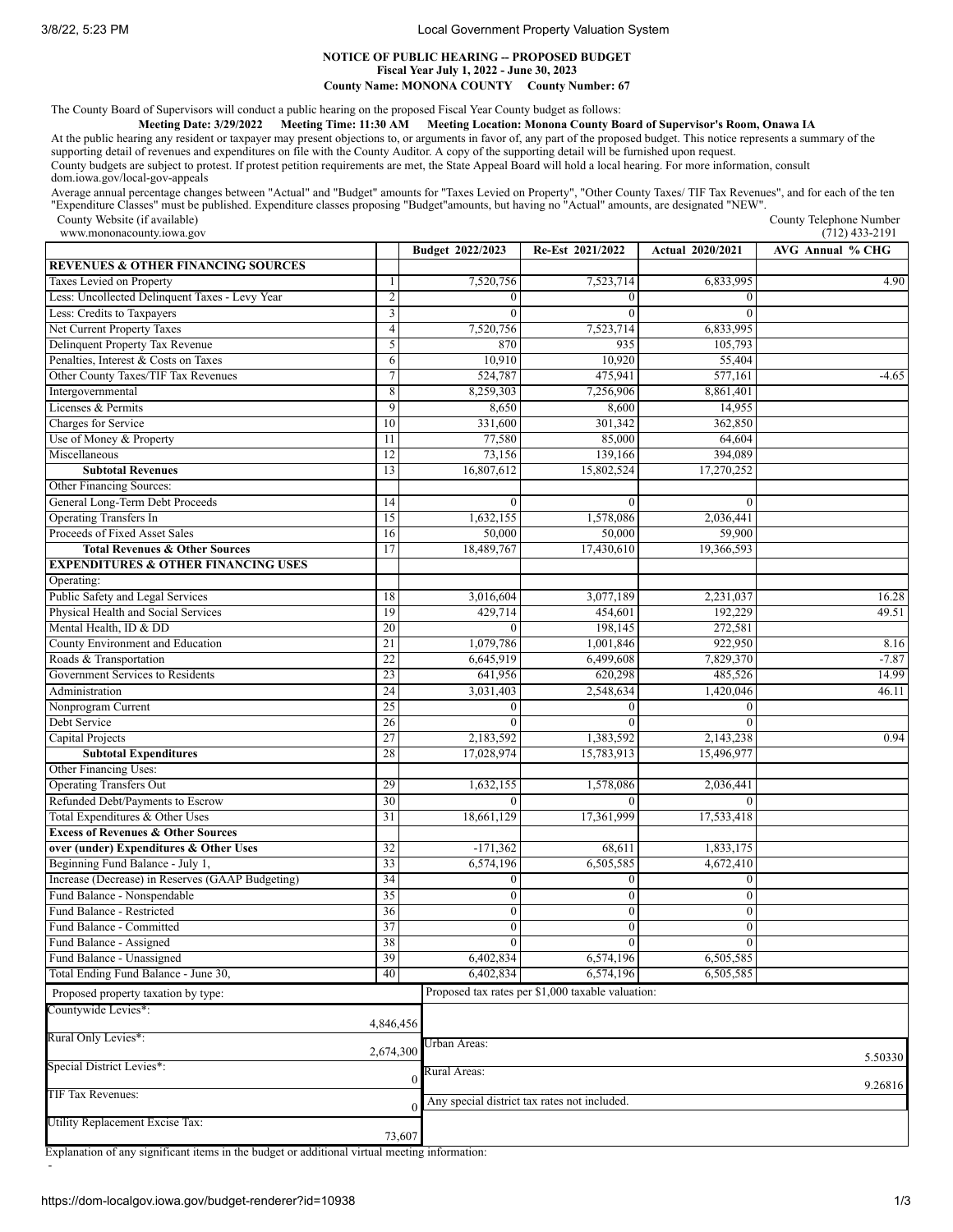-

## 3/8/22, 5:23 PM Local Government Property Valuation System

NOTICE OF PUBLIC HEARING THE BOARD OF SUPERVISORS INTENDS TO LEVY GENERAL BASIC PROPERTY TAX RATES WHICH EXCEED STATUTORY MAXIMUMS The accompanying budget summary requires a general basic property tax rate that exceeds the maximum rate as established by the general assembly. Comparison of the proposed general basic rate with the sta

| Proposed<br>$\sim$<br>$\sim$ $\sim$ $\sim$<br>\$1,000 of<br>Taxable<br>Value:<br>1ax<br>. Rate per<br><b>Basic</b><br>reneral. |       |
|--------------------------------------------------------------------------------------------------------------------------------|-------|
| $T$ $T$ $T$<br>Maximum<br>$\sim$<br>.000<br>Taxable Value:<br>J of<br>Kate per<br>Cieneral<br><b>Basic</b><br>lov<br>ıαλ       | 50000 |
| General<br>Dollars to be Generated in Excess of Maximum:<br><b>Basic</b><br>1ax                                                |       |

Major reasons for the difference between the proposed general basic tax rate and the maximum basic tax rate: